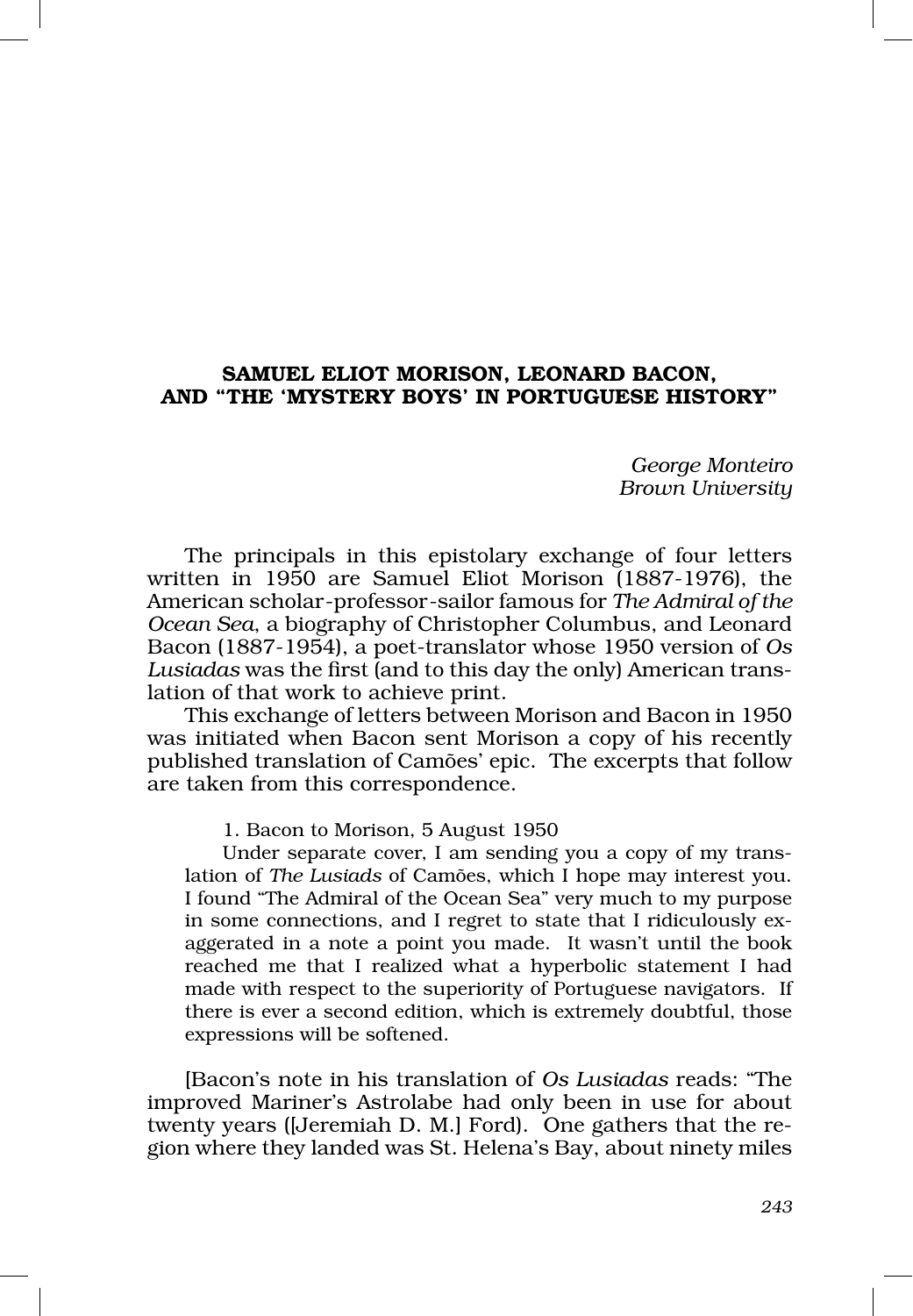north of the Cape. The superiority of Portuguese navigation has been noticed by Professor [Samuel Eliot] Morison. Vasco da Gama went ashore so as to get a really accurate observation. He was incapable of the astounding blunders of Columbus" (*The Lusiads of Luiz de Camões*, trans. Leonard Bacon [New York: Hispanic Society of America, 1950], p. 204). The note glosses Canto V, 25, 7‑8, of Camões's poem, which reads: "Pelo novo instrumento do Astrolabio, / Invenção do sutil juizo e sabio" in the original and "By the astrolabe, that novel instrument, / which skill and wisdom jointly could invent" in Bacon's trans– lation (p. 181). Bacon's translation, reprinted several times, is still in print, but to the best of my knowledge there has never been a true second edition.]

2. Morison to Bacon, Seal Cove, Maine, 9 August 1950

Thank you so much for sending me your translation of the *Lusiads*. I am sorry to say that it will have come to my study in Cambridge [Massachusetts], and that I cannot read it in this appropriate setting; but I shall certainly look forward to it with great gusto.

The *Lusiads* is one of my favorite long poems, and I have even tried translating some of the more nautical passages myself.

You can hardly exaggerate the superiority of the Portuguese navigators in the period of Prince Henry and of Camoens, although in my opinion the small group of Andalusians that Columbus consorted with were just as good. After all, they were right over the border from Portugal.

3. Morison to Bacon, Boston, 7 October 1950

On returning home after a summer in Maine, I found your translation of the *Lusiads* and have been reading it with increasing delight in your poetry and respect for your scholarship. I am using some of the cantos of your translation to recite to my class in order to emphasize the essential difference between Portuguese colonization in the Far East and Spanish colonization in the New World.

Almost at the same time there has come to my hand a book by Fidelino de Figueiredo, *A Epica Portuguese* [*sic*] *No Seculo XVI*, published by the University of São Paulo, Brazil, 1950. This au‑ thor is one of those whom I call the "mystery boys" in Portuguese history, who maintain that the Portuguese made all manner of secret and mysterious voyages of which there is no record, before anyone else did. I have not had time to look into the book to see whether he is trying to drag Camoens into that too, but as he goes so far afield as to assert the influence of Camoens on the Finnish epic *Kalevala*, I shouldn't wonder.